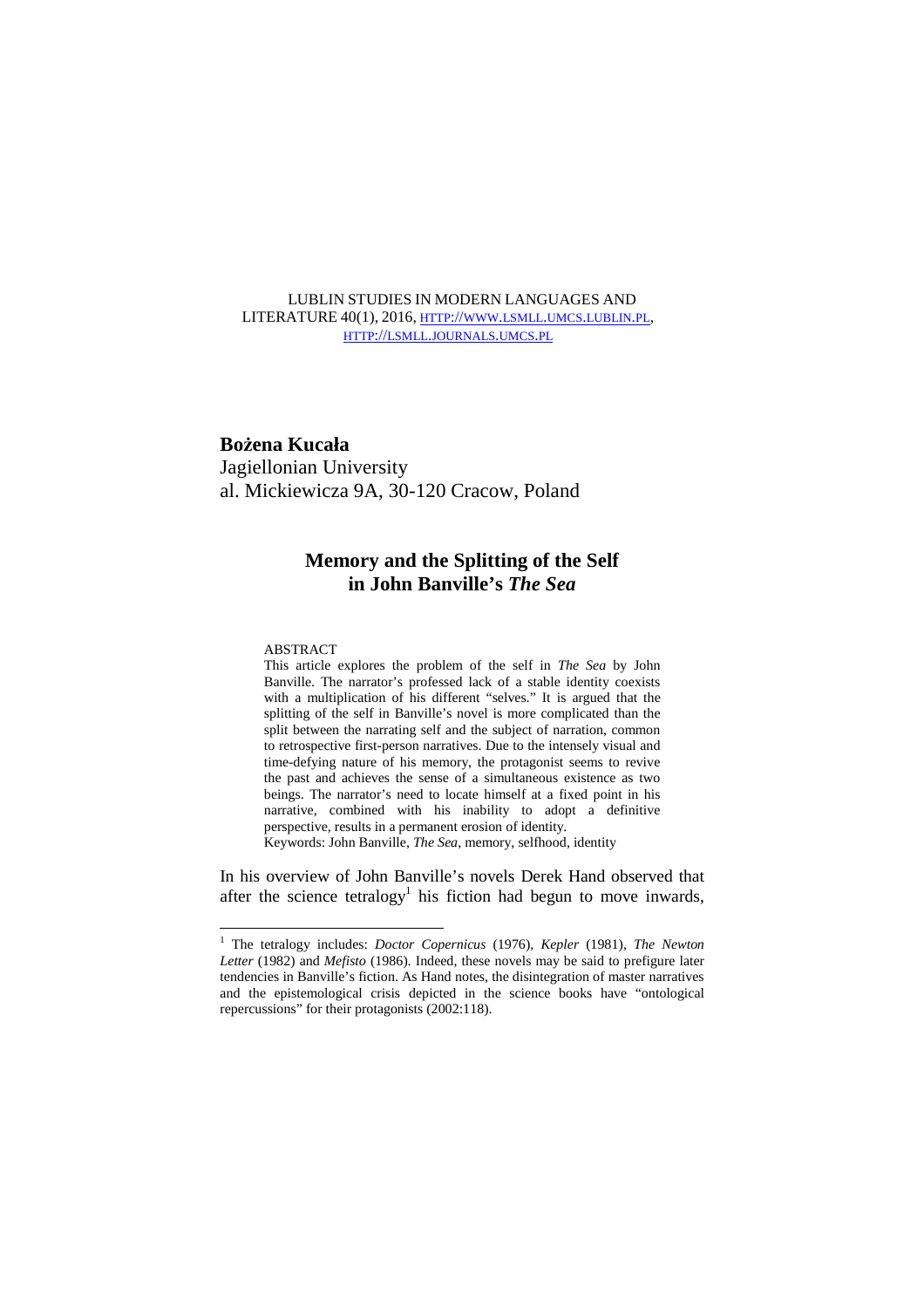towards "an investigation of the self" (2002:21) and had narrowed its focus to the individual – "the nature of individual identity and how it is created and sustains itself in the world and in connection with others" (Hand 2002:116-17). *The Sea* confirms the pertinence of this observation, although Hand's indication of Banville's concerns might also be expressed in negative terms: Banville's fiction demonstrates how the individual *cannot* establish and sustain a stable identity. Mark O'Connell notes that one of the most striking aspects of Banville's fiction is "its unflagging fascination with postures and impostures. Almost all of his protagonists are performers of roles, men who are constantly arranging themselves in some or other type of pose" 2011:328). Brendan McNamee emphasises the interconnectedness of self-obsession, self-division and inauthenticity in his protagonists (cf. O'Connell 2011:328) whereas Hedwig Schwall describes Banville's novels as "one big enterprise to deconstruct the illusion of (id)entity" (ibid.). The writer himself said in an interview: "There is no answer to these questions of identity and authenticity … All you can do is try to find new ways of posing the questions" (qtd. in Facchinello 2010:35).

 *The Sea* (2005) is an intriguing attempt to ask the old questions anew. Max Morden, the narrator-protagonist of the novel, is an elderly man revisiting the place where he once spent his holidays with his parents. The narrator recovers his memories of those times and, while doing so, struggles with his lack of an integrated selfhood. The novel is a first-person retrospective narrative, a nostalgic recollection of a memorable summer, an elegy for the protagonist's wife and an endeavour to recover an irrecoverable past. Yet *The Sea* should be read primarily as a record of the protagonist's inner division, going back to the birth of his self-consciousness, which was accompanied by a lifelong sense of self-estrangement. Elke D'hoker remarked that in Banville's early fiction his "never fully reliable first-person narrators can be observed in the process of representing their traumatic past, their tormented thoughts and divided selves in a coherent narrative so as to achieve a sense of self that is unitary, solid and clear" (2004:2). Compared with his fictional predecessors, the narrator of *The Sea* does not aim at a coherent narrative nor at a solid, unitary self. Indeed, the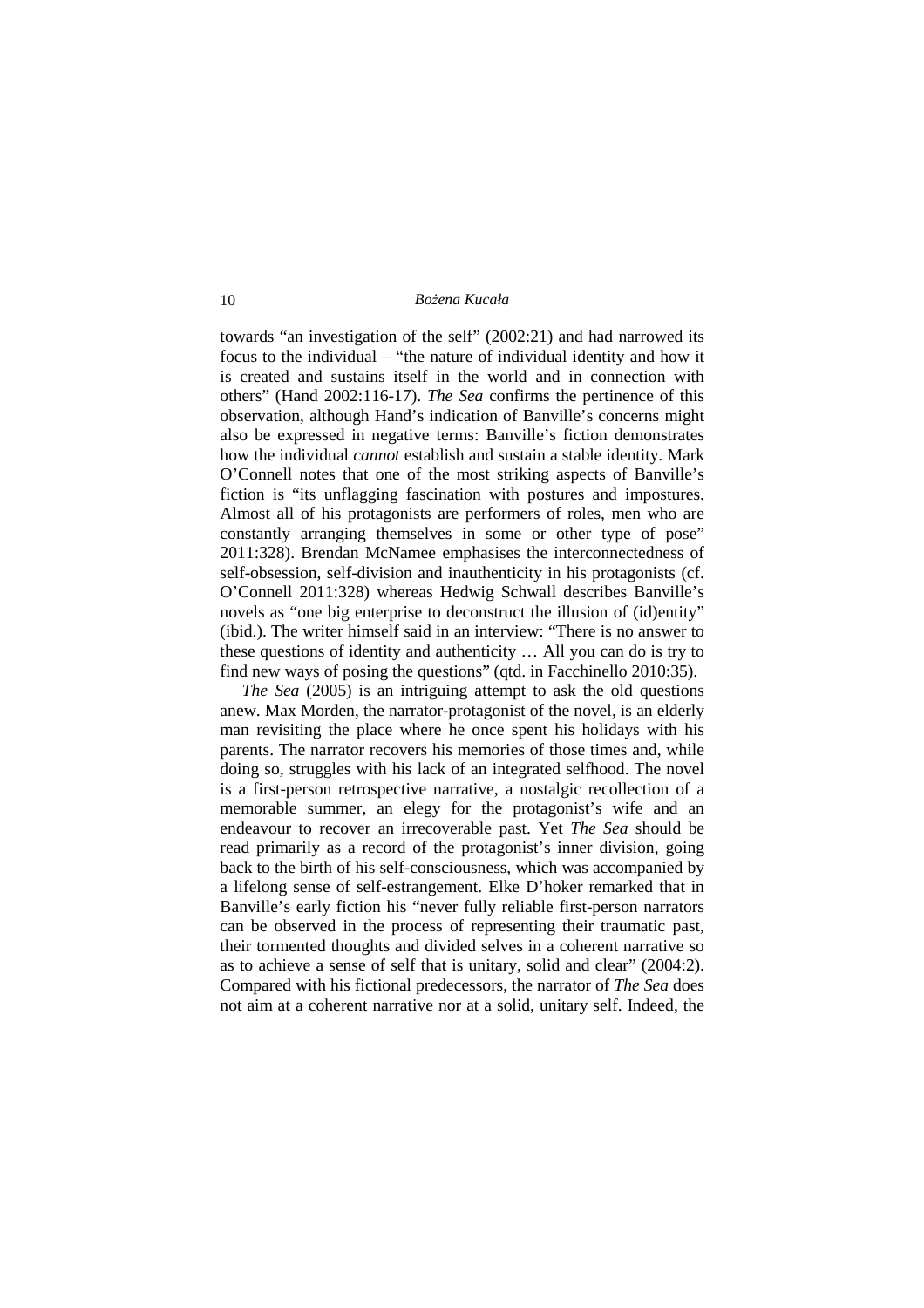novel is marked by an unresolved contradiction between the narrator's need to establish himself at a suitable vantage point in his narrative and his inability to adopt a definitive perspective, and this contradiction results in a splitting of his identity. Just as in the earlier novels, *Book of Evidence* or *Ghosts*, the narrator of *The Sea* introduces "a curious distinction between the I who perceives and the I (myself) who is perceived" (D'hoker 2004:175), but, unlike the other protagonists, makes no attempt to erase it.

 In *Oneself as Another*, Paul Ricoeur explores factors which determine individual identity. One category of the "individualizing operators" he distinguishes includes proper names because "a single name, among the list of available names, permanently designates a single individual in opposition to all the others of the same class." Proper names confirm people's identity and their selfhood. Another category includes personal pronouns such as "I" as well as deictic terms which in each case designate "the relation to the utterance, taken as a fixed point" (Ricoeur 1994:28-30).<sup>2</sup> In Banville's novel, the protagonist's identity becomes problematic on both counts. The name "Max" by which he designates himself and by which he is known to others is not his real name. He discloses this fact only obliquely, by quoting his mother's objection to his use of a false name.<sup>3</sup>

 Far more interesting and more problematic, however, is the way the protagonist refers to himself in his narrative, which includes his use of personal pronouns. Even though Max remains at the centre of his narrative, his continual employment of the pronoun "I" stands in stark contrast to a revealing dream in which his typewriter "was

The third category is a definite description, which "consists in creating a class that has but a single member through the intersecting of well-chosen classes (man, walk, moon)" (Ricoeur 1994:28). In this respect, too, Max's identity remains obscure – so little does he disclose concerning his social or professional life that it is practically impossible to classify him. In his own narrative he comes across as a man without qualities.

<sup>3</sup> Monica Facchinello draws attention to the recurrence of this name in Banville's novels and concludes that "Max is more an alias than a name" and as such it "identifies without characterising" (2010:36).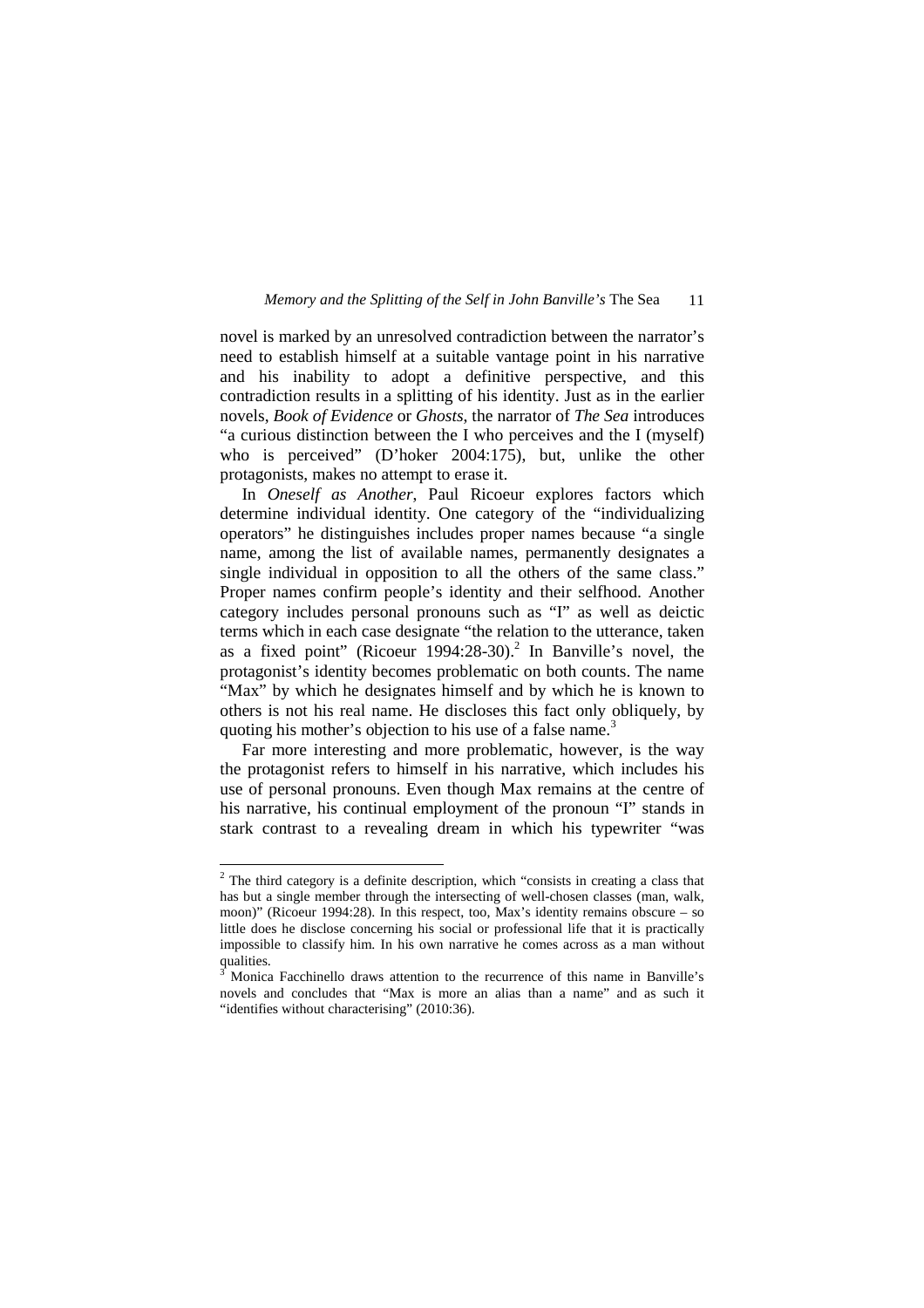lacking the word *I*. The letter *I*, that is, small and large" (Banville  $2006:71$ ).<sup>4</sup> Paradoxically, in the two-sentence paragraph in which this dream is recounted the large "I" denoting the narrator's identity occurs as many as three times. David Grylls notes this apparent contradiction and claims that the narrator's lack of self experienced in the dream "is not a problem afflicting his waking self: precious, sensitive, narcissistically verbose, he is glued to the first-person pronoun" (Grylls 2005). However, it is impossible to reconcile the denial of one's identity with the necessity to assert oneself as the author of one's own narrative. With regard to Banville's novel it seems more appropriate to claim that the profusion of first-person pronouns, combined with their uncertain referent, illustrates rather than undermines the absence of a definable selfhood which the protagonist intuits in his dream.

Max's narrative – and this also appears true of his life – is framed by two events: the death of the Grace twins whom he met as a teenage boy while on holiday with his parents, and the recent death of his wife. By his own admission, that holiday by the sea, and in particular his relationship with Chloe Grace, marked the birth of his sense of identity by making him aware of his otherness:

She was I believe the true origin in me of self-consciousness. Before, there had been one thing and I was part of it, now there was me and all that was not me. But here too there is a torsion, a kink of complexity. In severing me from the world and making me realise myself in being thus severed, she expelled me from that sense of the immanence of all things, the all things that had included me, in which up to then I had dwelt, in more or less blissful ignorance. Before, I had been housed, now I was in the open, in the clearing, with no shelter in sight. I did not know that I would not get inside again, through that ever straitening gate (*S* 168).

It was when he met the Graces that he ceased to take himself for granted and began to pursue the dream of being someone else. Although at that time his desire centred mostly on social advancement, his subsequent worldly success (education, a higher social status, wealth) has done nothing to heal this inner breach. Accordingly, he defines his life as a "continuous rehearsal" (*S* 184), in

-

<sup>4</sup> Later abbreviated as *S*.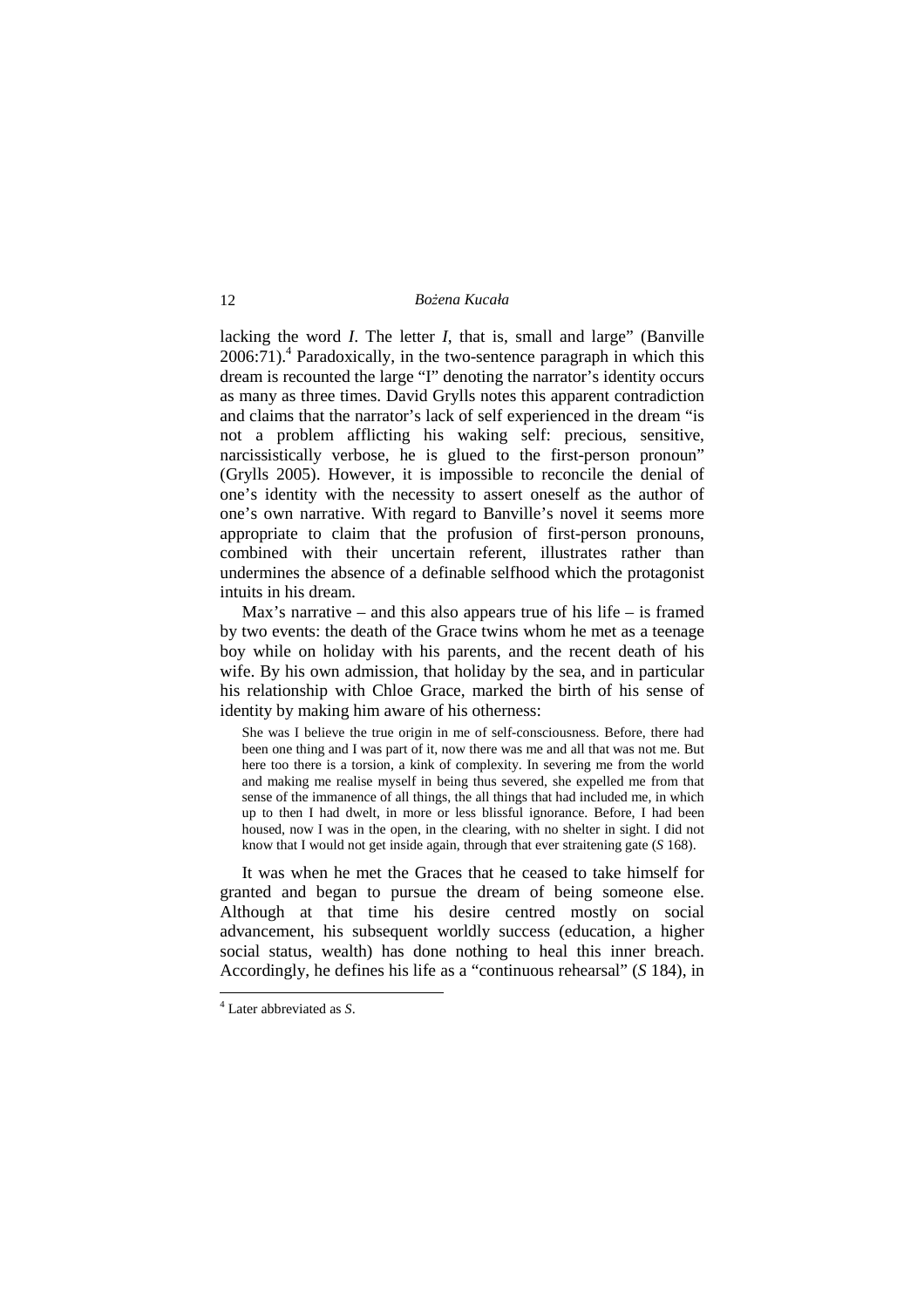which he is both the protagonist and the spectator, but feels that the real drama has never begun.

 Max shares with other Banville narrators a dissatisfaction with his original identity. In fact, in the words of Monica Facchinello, "all Banville's protagonists are men who have fabricated a new identity for themselves replacing the one bequeathed to them at birth" (2010:34). Towards the end of his narrative Max confesses:

From earliest days I wanted to be someone else. … It was not what I was that I disliked, I mean the singular, essential me – although I grant that even the notion of an essential, singular self is problematic – but the congeries of affects, inclinations, received ideas, class tics, that my birth and personality had bestowed on me in place of a personality. In place of, yes. I never had a personality, not in the way that others have, or think they have. I was always a distinct no one, whose fiercest wish was to be an indistinct someone (*S* 216).

 The experience of exile and estrangement which accompanied the birth of his self-consciousness has haunted him all his life, and also was the essence of the dream which has now prompted the adult protagonist to return to the place of his holiday. The journey which Max makes in his dream turns out to be inconclusive; at the end of it he remains homeless, moving along a road with no destination in sight. Eoghan Smith describes the protagonist as suffering from "an intense solipsism," "wholly self-conscious and entirely unhoused" (2013:151).

 *The Sea* shares with other retrospective narratives a split between two narrating voices or two narratorial identities. Nicola King observes that any autobiographical narrator is in the paradoxical situation of "knowing" and "not knowing," at the moment of narration possessing knowledge which s/he did not have at the time of the experience (2000:2-3). This split between the narrating self and the experiencing self has long been acknowledged in narrative theory. Drawing on Émile Benveniste's distinction between the *énoncé* and the *énonciation*, Gérard Genette avers that a temporal interval between the moment of the story and the moment of the narrating effectively produces two different heroes (or heroines): the one who narrates and gives his (or her) point of view is different from the one who is spoken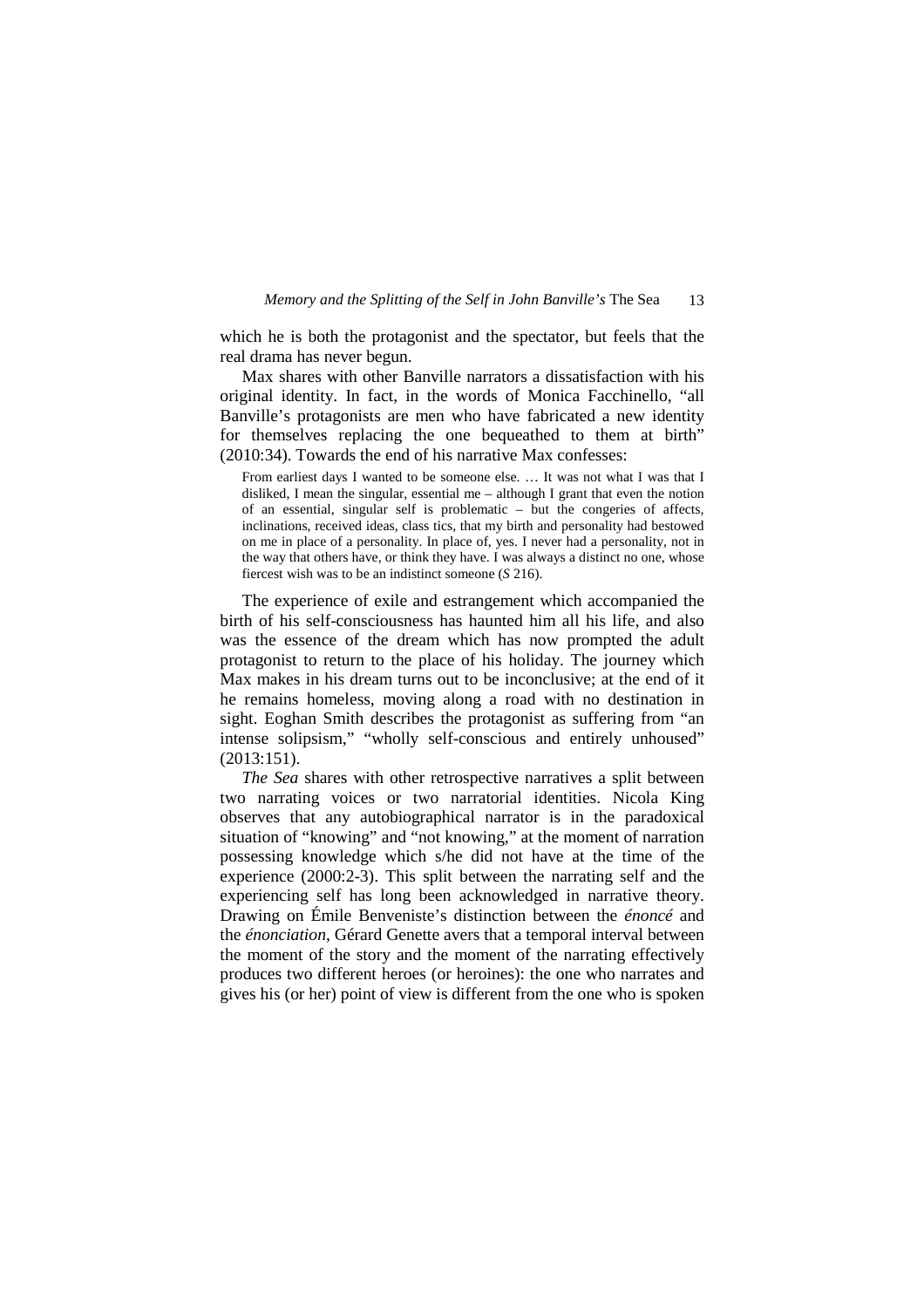of (1983:218). The narrator of *The Sea* occasionally perceives his younger self as another being, for example, in the episode when he remembers himself as a boy listening to the radio. The otherness of the boy is marked by the use of a third-person pronoun: "If that child dreaming by the wireless had been asked what he wanted to be when he grew up, what I had become was more or less what he would have described, in however halting a fashion, I am sure of it" (*S* 93).

 On the level of narration, the diverse pronouns signify the difference between the narrating self and the subject of narration; on the ontological level, they expose the divergence between stages in the protagonist's personal development. It is a widely acknowledged paradox that personal identity is both permanent and mutable. The problem has been articulated by Ricoeur as a distinction between two different concepts of identity: identity as self (*ipse*) and identity as sameness (*idem*) (1991:73). The two intersect "with regard to permanence over time" (1991:75). Ricoeur claims that "narrative identity offers a solution to the aporias concerning personal identity" because the sense of connectedness of life may be achieved by telling oneself stories about it. In fictional narratives it is the plot that particularly helps to construct a character's identity by mediating between permanence and change (1991:76-77). The underlying assumption of Ricoeur's essay is that "knowledge of the self is an interpretation" and that narrative is a privileged form of that interpretation (1991:73).

 In her book *Memory, Narrative, Identity: Remembering the Self* Nicola King stresses the crucial role of memory in the shaping of life narratives: "All narrative accounts of life stories, whether they be the ongoing stories which we tell ourselves and each other as part of the construction of identity, or the more shaped and literary narratives of autobiography or first-person fictions, are made possible by memory." She goes on to add that "the concept of the self" constructed in these narratives depends upon the processes of memory (2000:2-3). It was John Locke in *An Essay Concerning Human Understanding* who laid the foundations of modern ideas about personal identity by claiming that the sense of identity depends on the continuity of consciousness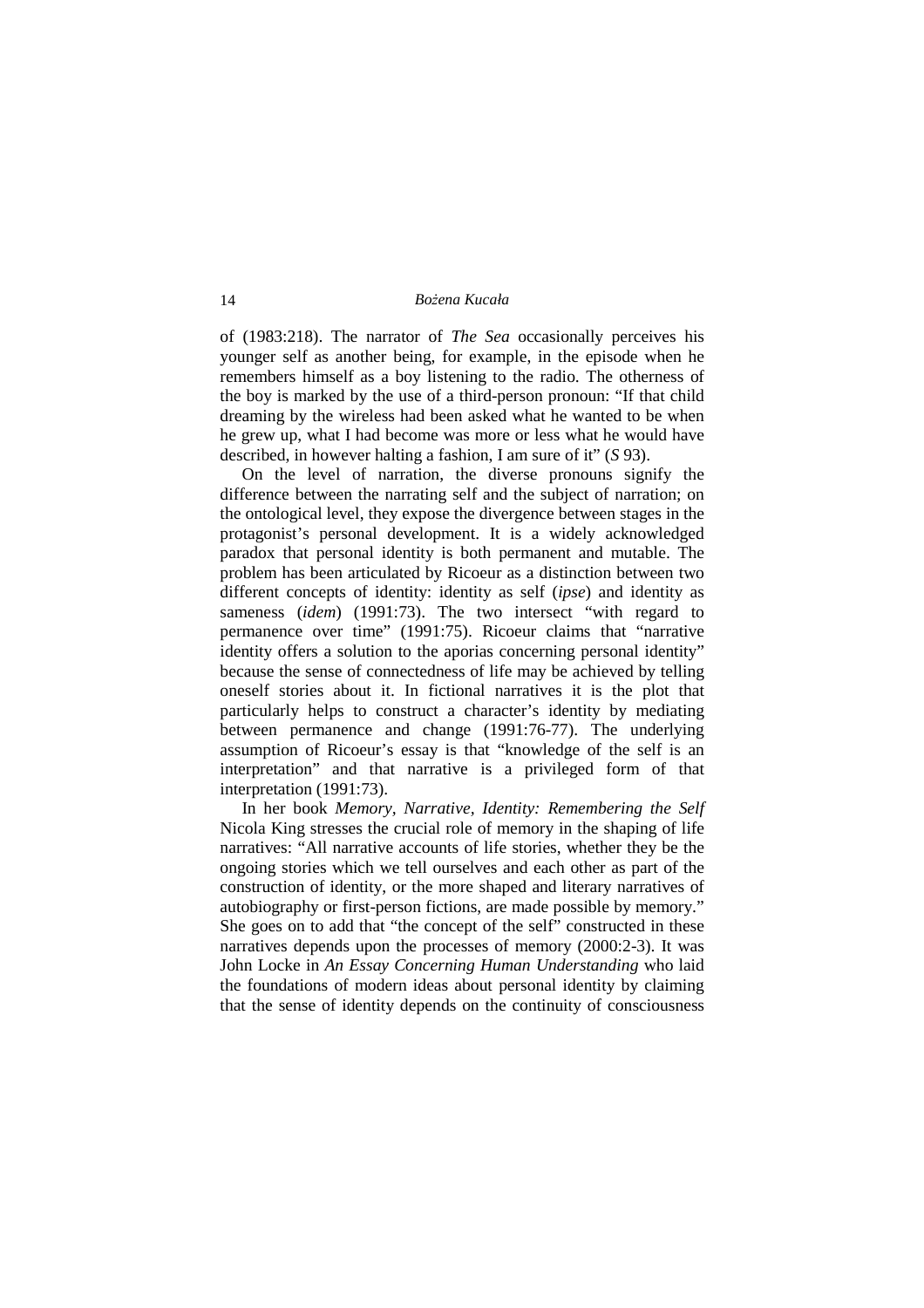(cf. King 2000:2). Locke emphasises that "consciousness, as far as ever it can be extended – should it be to ages past – unites existences and actions very remote in time into the same *person*" (1894:458). "Person" is defined as "a thinking intelligent being, that has reason and reflection, and can consider itself as itself, the same thinking thing, in different times and places" (1894:448). Hence the philosopher makes identity reliant on memory, defined by him as "the storehouse of our ideas" (1894:193).

 The role of memory in ensuring personal identity is recognised by the protagonist of *The Sea*, who acknowledges his connection with the boy he once was. His memory has preserved certain episodes from the past with such accuracy that he can easily breathe life into them. One such incident is the finding of a destroyed bird's nest:

I should not make too much of the moment, I am sure I was as sentimentally heartless as the next boy, but I can still see the gorse, I can smell the buttery perfume of its blossoms, I can recall the exact shade of those brown speckles, so like the ones on Avril's pallid cheeks and the saddle of her nose. I have carried the memory of that moment through a whole half century (*S* 159).

 Memory generates a sense of continuity also by ensuring a model of permanence in time which Ricoeur calls "character." The term signifies "the set of lasting dispositions by which a person is recognized." These dispositions may be expressed through habits (Ricoeur 1994:121). Banville's narrator often refers to what might be called his lasting dispositions, e.g. "I have always been a moaner" (*S* 42), "I have always been strongly susceptible to the weather and its effects" (*S* 93). The references to continuity of experience in Max's narrative appear to confirm that "[i]t is commonly accepted that identity, or a sense of self, is constructed by and through narrative: the stories we all tell ourselves and each other about our lives" (King 2000:2).

 However, Max's narrative, although obviously grounded in memory, in fact resists the form of story, or, to quote a narratological definition, "a series of real or fictitious events, connected by a certain logic or chronology" (Hawthorn 2000:227). The narrative flow in the book is disrupted so often as to induce the reader to look for an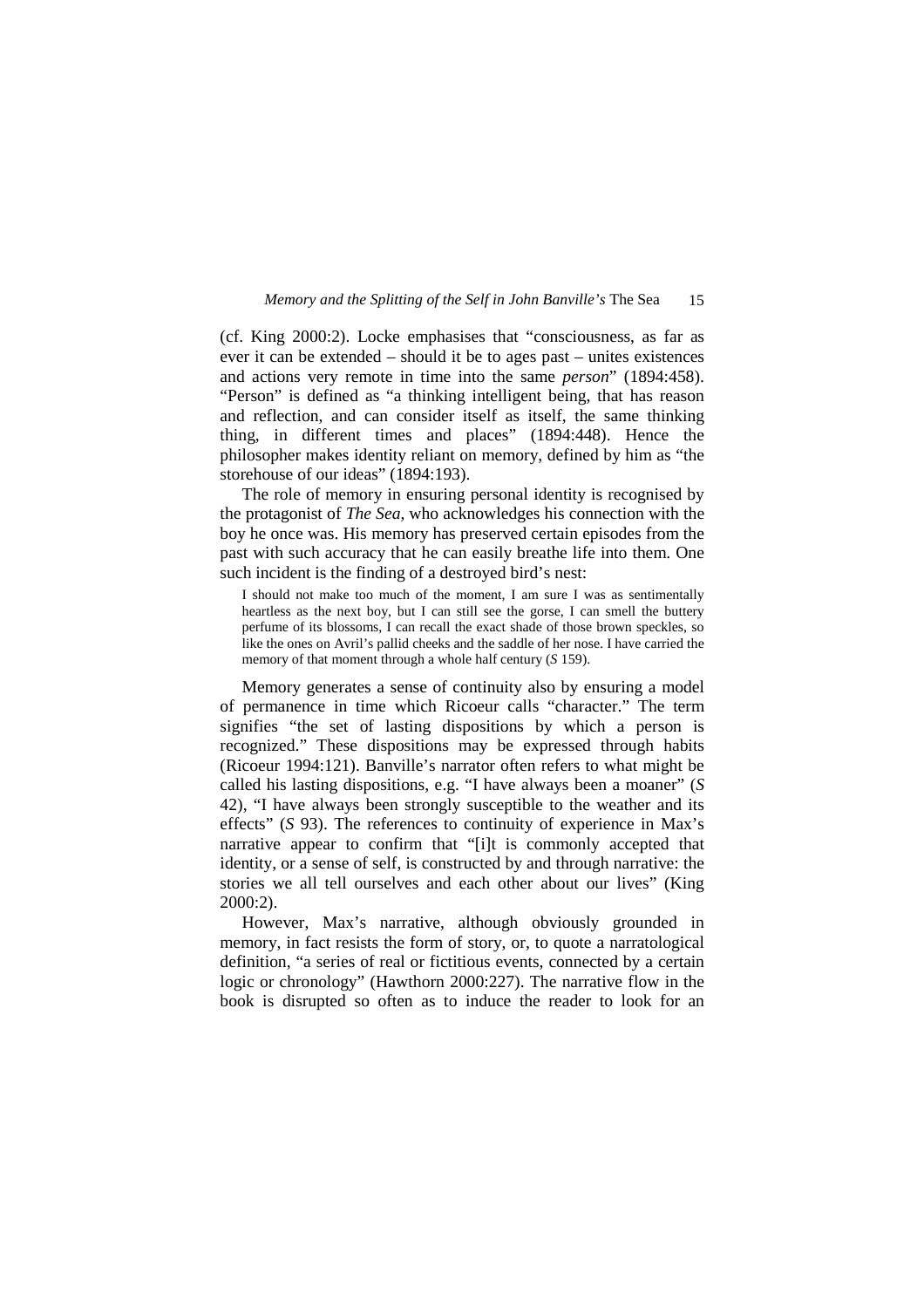alternative structural pattern to a sequence of events. Max's account appears to be an array of disconnected episodes that constitute a collection of images rather that a story, and his memory is distinctly visual. The narrator's comment on one of his recollections is key to how his memory works: "I see the game as a series of vivid tableaux, glimpsed instants of movement all rush and colour" (*S* 125). Later Max notes: "Memory dislikes motion, preferring to hold things still" (*S* 221). His account unfolds against time rather than chronologically and overtly disrupts the temporal sequence. The protagonist's timedefying memory facilitates rapid shifts between past and present, which makes the account disjointed and fragmentary. Despite the vividness of the scenes he remembers from the past, he is unable to reconstruct the sequence of events that preceded or followed particular episodes. Consequently, the connections between his different selves typically depend on simultaneity rather than continuity.

 There are numerous episodes in the novel when the protagonist seems to be present in both incarnations at once, as both his younger self and his present mature self, and hence the referent of the pronoun "I" becomes ambiguous. In other words, he has distinct identities not over time, but at the same time (or perhaps outside time). He experienced this split already in the dream which prompted him to revisit Ballyless. While dreaming, he was both the age he is now and a boy; he felt compassion "for myself, that is to say the dreamer that I was felt compassion for the self being dreamed" (*S* 25).

 This division is more problematic than the disjunction between the narrating self and the subject of narration. Considering the chronology of the events, most of the narrative constitutes what Genette calls "subsequent narrating," that is narrating the action after it has been completed (1983:220). However, the protagonist tries to annihilate the temporal distance between the present and the past and often effectively achieves a sense of his simultaneous existence as more than one self. The illusion of being two persons at the same time, experienced in the dream, also can be attained due to the paradoxical operation of memory, which is nourished by temporal development but which may easily overpass linearity and chronology.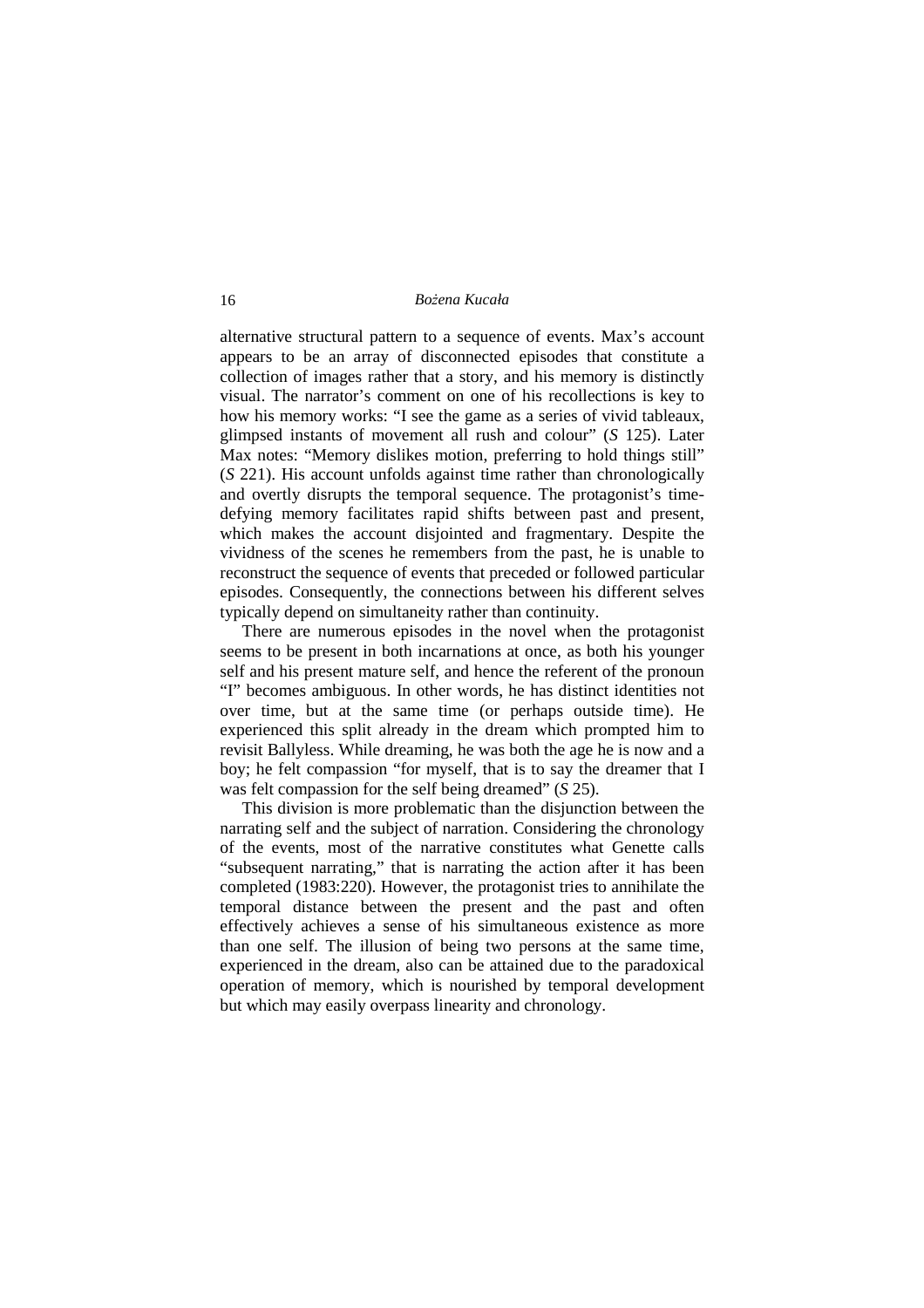Corresponding to the splitting of the referent of "I" is the employment of grammatical tenses to denote the narrator's subjective sense of time rather than the objective temporal sequence. Max admits: "The truth is, it has all begun to run together, past and possible future and impossible present" (*S* 96). The resultant impression of multiple temporal planes coexisting and blending is, as Elizabeth A. Weston argues, "inherent to the processes by which we both project the future and delve into the past in order to establish a sense of coherence in our selves that persists across time" (Weston 2010). Yet the disregard for chronology does not lead Max to arrive at a unified self; instead, it reinforces his inner division. Episodes from the past form a series of live images in the protagonist's mind, with the connections between them eroded by time. Contrasted with the large parts of his life which his memory has not preserved at all is the accuracy and vividness of the scenes that it *has* retained. The recollections become so intense as to enable the narrator to be reincarnated as his former self. For example, remembering the first time he found himself in the Graces' holiday house, he attains the sense of living the scene over again. From a narrative of the past, or "subsequent narrating," he switches to a record of what appears to be happening here and now, or "simultaneous narrating," to use Genette's term (1983:218-19). Accordingly, the narration begins to employ the present tense: "Let me linger here with [Mrs Grace] a little while, before Rose appears, and Myles and Chloe return from wherever they are, and her goatish husband comes clattering on to the scene" (*S* 86). The intense looking at the pictures on "the wall of [his] memory" (*S* 224) has the potential to resurrect the figures in them, including himself. From seeing his younger self ("I see myself another day within the very sanctum itself [i.e. the Graces' house]" (*S* 85)) he *becomes* that self without ceasing to be the spectator-self: "So there I am, in that Edenic moment at what was suddenly the centre of the world, with that shaft of sunlight and those vestigial flowers – sweet pea? all at once I seem to see sweet pea – and blonde Mrs Grace offering me an apple that was however nowhere in evidence" (*S* 89).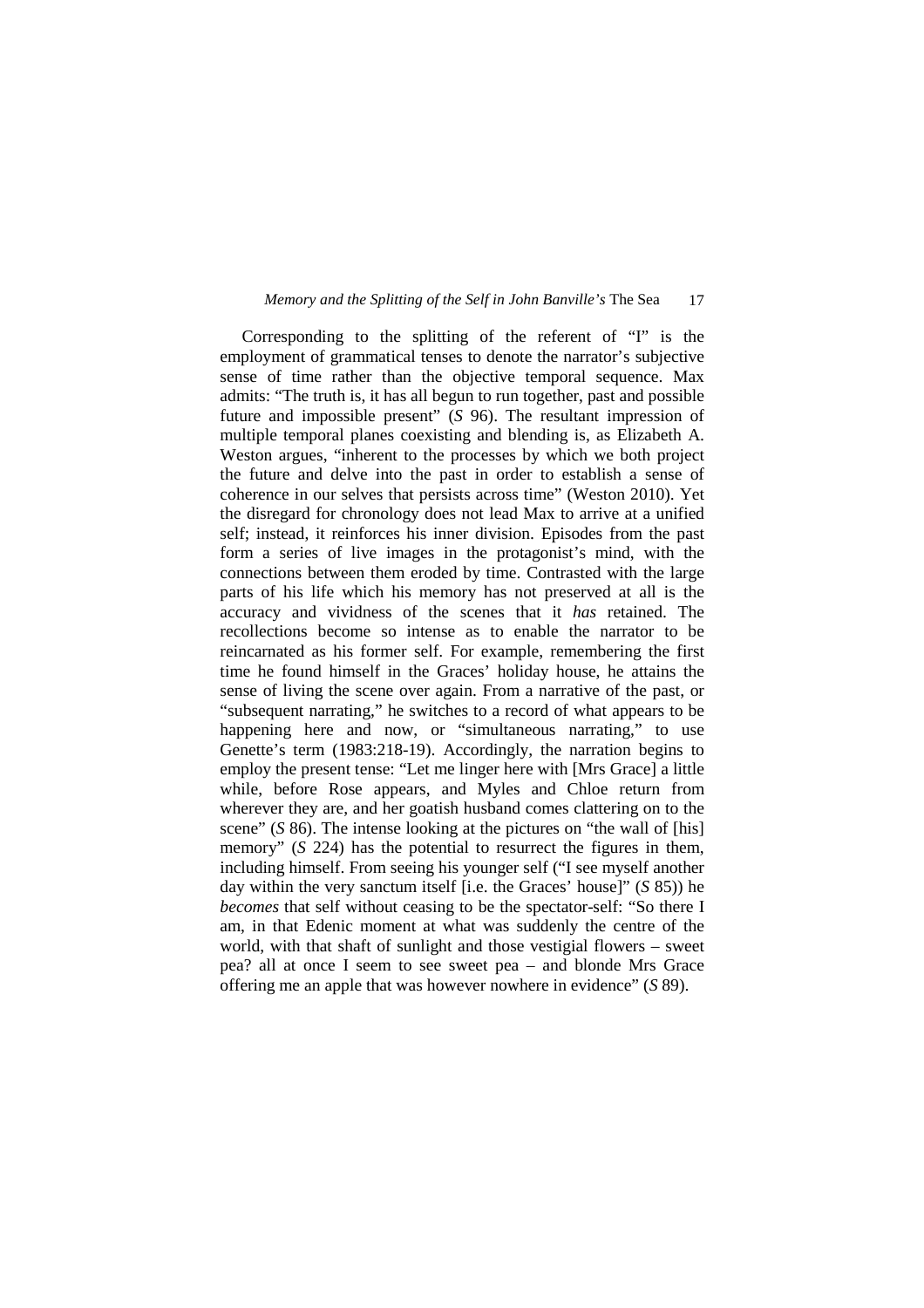The episode quoted below exemplifies the narrator's shift from subsequent to simultaneous narrating, accompanied by a shift from the past tense to the present tense and an oscillation of his selfhood between the boy who participates in the action and the elderly man who watches and narrates:

We three were the only ones on the beach. The misty grey air of evening had the feel of dampened ash. I see us turn and walk away towards the gap in the dunes that led to Station Road. A corner of Chloe's towel trails in the sand. I go along with my towel draped over one shoulder and my wet hair slicked down, a Roman senator in miniature. Myles runs ahead. But who is it that lingers there on the strand in the half-light, by the darkening sea that seems to arch its back like a beast as the night fast advances from the fogged horizon? What phantom version of me is it that watches us – them – those three children – as they grow indistinct in that cinereal air and then are gone through the gap that will bring them out at the foot of Station Road? (*S* 136-37)

 The character often has the feeling of self-detachment, watching himself at a distance or existing in two places at once. Indeed, his purpose in revisiting Ballyless is not only to recollect the past but to be mentally transported back in time, in search of comfort and protection. The past becomes for him almost a place rather than a time gone by. Max confesses: "That is why the past is just such a retreat for me, I go there eagerly, rubbing my hands and shaking off the cold present and the colder future. And yet, what existence, really, does it have, the past? After all, it is only what the present was, once, the present that is gone, no more than that. And yet" (*S* 61). His daughter remarks, with unsuspected aptness, that he "live[s] in the past" (*S* 60) – for Max, this is not merely a cliché.

 In her overview of theories of memory Nicola King notes that there exist two contradictory basic models. One is predicated on the assumption that memory involves a process of interpretation: it revises or "translates" memory-traces in accordance with later knowledge (King 2000:4). This entails a recognition that there is no objective memory; whether the act of recollection is deliberate or involuntary, the past is always cloaked in interpretation (cf. Kalaga 2012:80). The other model, prevalent in our culture, uses the metaphor of memory as an archive (or a storehouse, as Locke would have it). In this model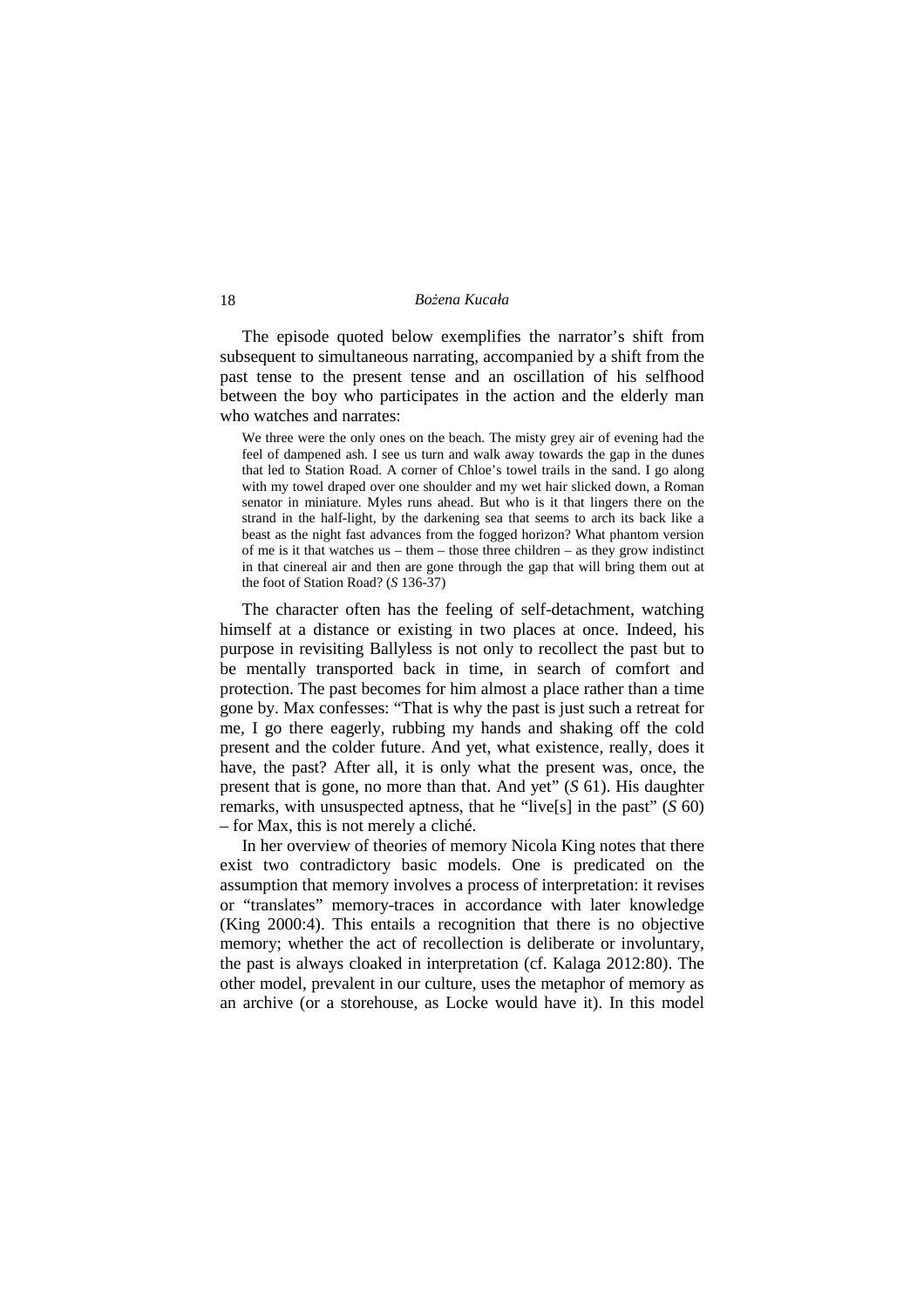memory may be conceived of either as a storing space or a surface on which the past has impressed its trace (Kalaga 2012:80). The latter image goes back to Plato's dialogue *Theaetetus*, in which Socrates famously conceptualises memory as a wax tablet on which our perceptions and ideas are imprinted.<sup>5</sup> Sigmund Freud, one of the founders of modern theories of memory, although aware of its active role in shaping our ideas about the past, envisaged the process of retrieving memories in terms of archaeological excavations – the past is believed to continue to exist somewhere, available for discovery by the remembering subject (cf. King 2000:12-13).

 Banville's narrator clearly wants to believe in the latter model, even though implicit in his reflections is the belief that the private space of his memory ought to be protected from verification or confrontation with an external perspective. While reflecting on the lasting impact of Mrs Grace on his memory, Max evokes the Platonic metaphor: "No doubt for others elsewhere she persists, a moving figure in the waxworks of memory, but their version will be different from mine, and from each other's" (*S* 118-19). Rather than telling himself stories about his life, the narrator retrieves images. His private version of the space of memory is a collection of pictures, and "the wall of [his] memory" (*S* 224) functions like the Platonic block of wax. Although he acknowledges the pitfalls of memory and its capacity for distortion, he prefers to think of those recollections which his mind has retained as accurate enough to make the past available for re-entry. Hence Max affirms that "[r]eally, one might almost live one's life over, if only one could make a sufficient effort of recollection" (*S* 160). The protagonist discovers that the pictures in his mind must be refreshed if they are to be saved from oblivion, thus he

1

<sup>&</sup>lt;sup>5</sup> Socrates: "Imagine, then, for the sake of argument, that our minds contain a block of wax […]. Let us call it the gift of the Muses' mother, Memory, and say that whenever we wish to remember something we see or hear or conceive in our own minds, we hold this wax under the perceptions or ideas and imprint them on it as we might stamp the impression of a seal-ring" (Plato 1935:121).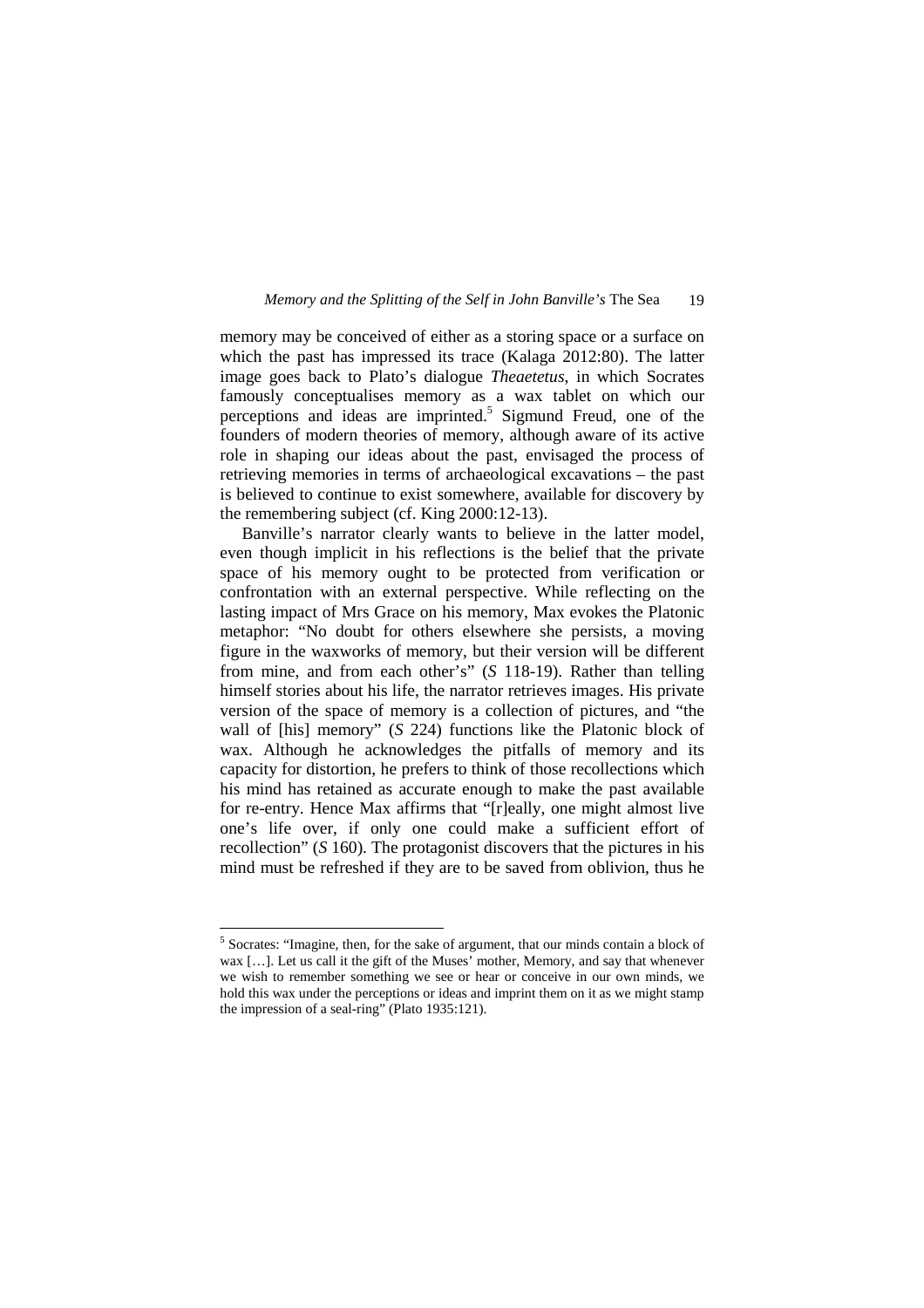makes a conscious effort to restore and preserve the images in his mental collection.<sup>6</sup>

 Max's picture gallery is his equivalent of the traditional idea of the archive. The archive, as the Polish philosopher Barbara Skarga observes in her essay on memory, is not organised according to any temporal structure (1995:17). In fact, the protagonist's pictorial retrospection is a rival mode of presentation to his "narrative identity," and this approach to recounting the past dominates in Banville's novel. The narrator's spatial concept of memory makes it possible for him to experience a simultaneous existence as an older and a younger self.

 King notes that daily social discourse and a significant proportion of conventional autobiographical writing wrongly elides the distinction between the narrating "I" and the subject of the narration, treating them as if they were identical and overlooking the role of memory as a process (2000:3). This comment does not apply to Banville's novel, whose narrator is aware of the disjunction between his two selves when he invokes his past. Recalling vividly the scene when he first saw the Grace family during his holiday, the narrator wonders about his own location at the time: "Where am I, lurking in what place of vantage? I do not see myself" (*S* 10). Therefore, memory may be said to perform a double and apparently self-

 $\overline{a}$ 

<sup>6</sup> Cf. John Locke in *An Essay Concerning Human Understanding*: "there seems to be a constant decay of all our ideas, even of those which are struck deepest, and in minds the most retentive; so that if they be not sometimes renewed, by repeated exercise of the senses, or reflection on those kinds of objects which at first occasioned them, the print wears out, and at last there remains nothing to be seen. Thus the ideas, as well as children, of our youth, often die before us: and our minds represent to us those tombs to which we are approaching; where, though the brass and marble remain, yet the inscriptions are effaced by time, and the imagery moulders away. The pictures drawn in our minds are laid in fading colours; and if not sometimes refreshed, vanish and disappear" (Locke 1894:196). The protagonist of *The Sea* makes a deliberate effort to preserve his memory of his wife: "I was thinking of Anna. I make myself think of her, I do it as an exercise. She is lodged in me like a knife and yet I am beginning to forget her. Already the image of her that I hold in my head is fraying, bits of pigments, flakes of gold leaf, are chipping off" (*S* 215).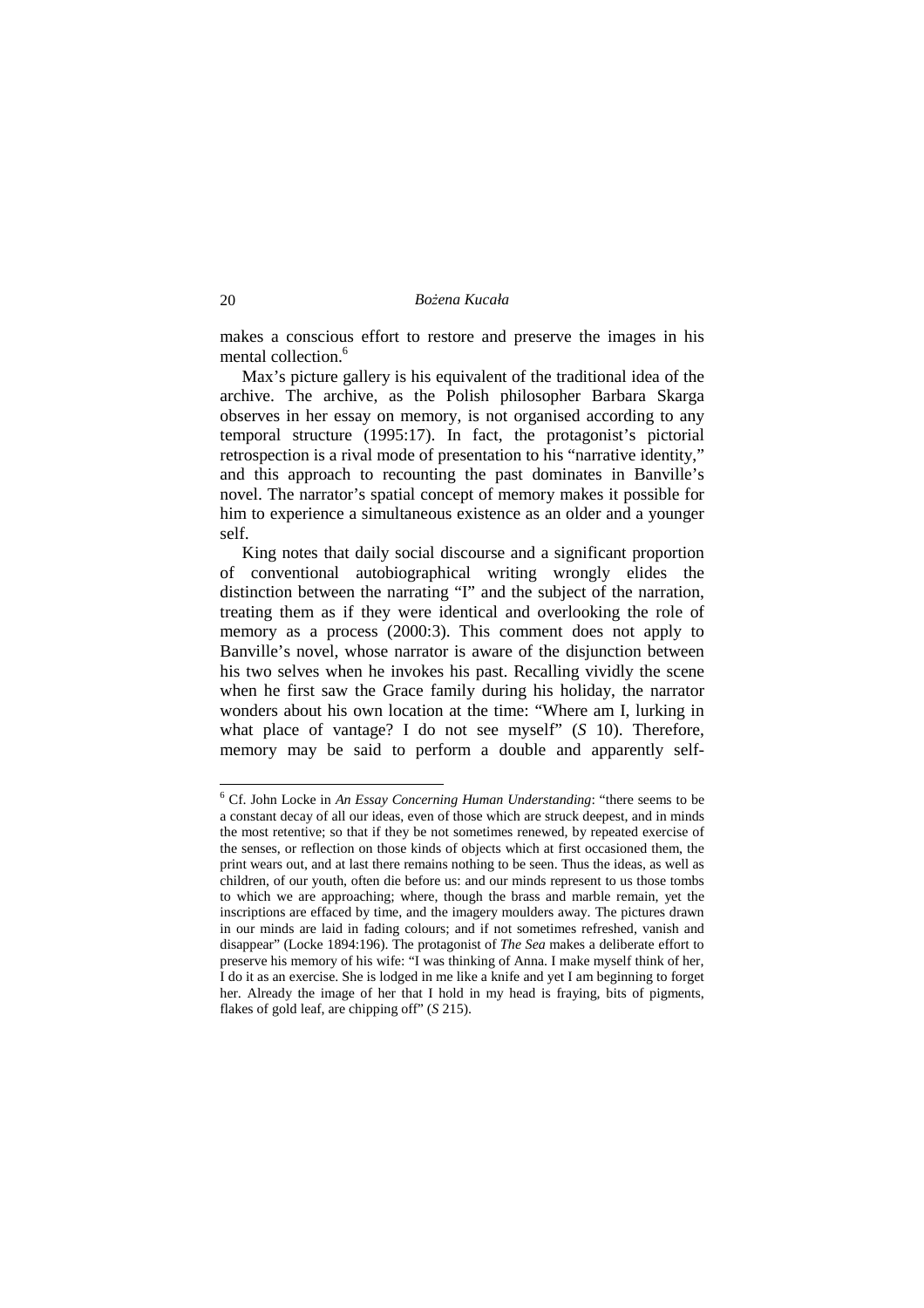contradictory role in Banville's novel: on the one hand it allows the protagonist to reconnect mentally with his younger self, thereby integrating different stages of his life and creating the kind of continuity of consciousness which Locke posited as the basis of selfhood, yet, on the other hand, by allowing him to mentally bring back the past, it divides him into two co-existent selves.<sup>7</sup> The latter occurrence is frequently marked by the striking double use of the pronoun "I" to designate both his narrating self (or, rather, his perceiving self) and his own figure animated on the wall of his memory.

 Terms commonly used in analysing narrative such as "point of view" or "perspective" cannot be overemphasised with regard to *The Sea*. Whereas the novel is very much about acts of looking and the experience of being subjected to someone else's scrutiny, the narrator's continued difficulties with adopting an appropriate perspective are directly related to his unstable sense of selfhood. Just as his selfhood is volatile, so are the narrator's perspective and the focus of his narrative.

 A link between the framing events of the narrative emerges. Memories of the Grace twins' death by water are conflated with the sense of drowning which the protagonist himself experiences on hearing the news of his wife's death. If the encounter with the Graces caused an inner split at the outset of his conscious life, then his wife had been for the narrator "the fairground mirror" (*S* 216) which offered him the Lacanian illusion of a unified, acceptable image of himself. Anna provided the crucial external perspective which the protagonist needed in order to maintain a semblance of inner cohesion.<sup>8</sup> Mark O'Connell even suggests that Max is perhaps "not so

 7 In the conclusion of her essay "Tożsamość ja i pamięć" [The identity of I and memory] Barbara Skarga remarks that memory, on the one hand, is essential in constructing integrated selfhood; on the other hand, it constantly threatens to dismantle it (1995:18).

<sup>&</sup>lt;sup>8</sup> Max says: "The philosophers tell us that we are defined and have our being through others. Is a rose red in the dark? In a forest on a far planet where there are no ears to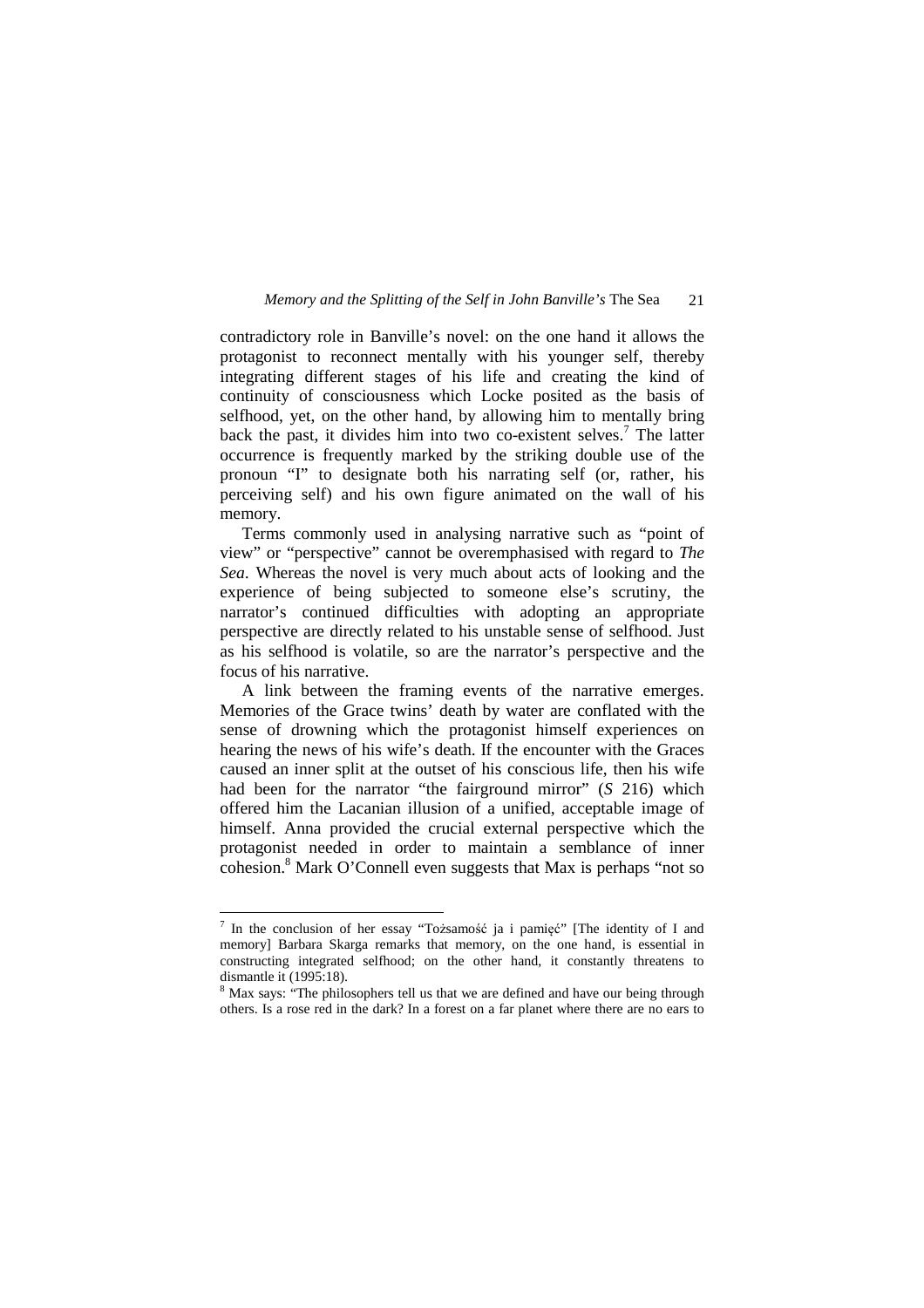much devastated by the loss of his beloved wife as he is gripped by narcissistic rage over having been deprived of a way of seeing himself, of a means of self-definition" (2013:14). Her recent death has confronted the protagonist with the loss of any outside prop for his selfhood. Therefore the protagonist's crisis, although obviously related to his bereavement, is primarily a crisis of identity. The recurrent doubling of the self in his narration, rather than augmenting selfhood, brings about an attenuation of his sense of identity.

Bibliography

<u>.</u>

Banville, J. (2006) [2005]: *The Sea*. London: Picador.

- D'hoker, E. (2004): *Visions of Alterity: Representation in the Works of John Banville*. Amsterdam-New York, NY: Rodopi.
- Facchinello, M. (2010): "The Old Illusion of Belonging": Distinctive style, bad faith and John Banville's *The Sea.*" *Estudios Irlandeses*. 5: 33-44.
- Genette, G. (1983): *Narrative Discourse. An Essay in Method*. Trans. Jane E. Lewin. Ithaca, NY: Cornell University Press.
- Grylls, D. (2005): "*The Sea* by John Banville." *The Sunday Times*, 12 June. http://www.thesundaytimes.co.uk/sto/culture/books/article136819.ece
- Hand, D. (2002): *John Banville: Exploring Fictions*. Dublin: Liffey Press.
- Hawthorn, J. (20002): *A Concise Glossary of Contemporary Literary Theory*. London: Edward Arnold.
- Kalaga, W. (2012): Pamięć, interpretacja, tożsamość [Memory, interpretation, identity]. *Teksty Drugie*. 1-2: 39-58.
- King, N. (2000): *Memory, Narrative, Identity. Remembering the Self*. Edinburgh: Edinburgh University Press.
- Locke, J. (1894): *An Essay Concerning Human Understanding*. Vol. 1. Collated and annot., with prolegomena, biogr., crit., and historical by Alexander Campbell Fraser. Oxford: Clarendon Press.
- O'Connell, M. (2011). On not being found: A Winnicottian reading of John Banville's *Ghosts* and *Athena*." *Studies in the Novel*. 43.3: 328-42. http://dx.doi.org/10.1353/sdn.2011.0044
- O'Connell, M. (2013): *John Banville's Narcissistic Fictions*. Basingstoke: Palgrave Macmillan.

hear that a falling tree makes a crash? I ask: who was to know me, if not Anna? Who was to know Anna, if not I?" (*S* 217)